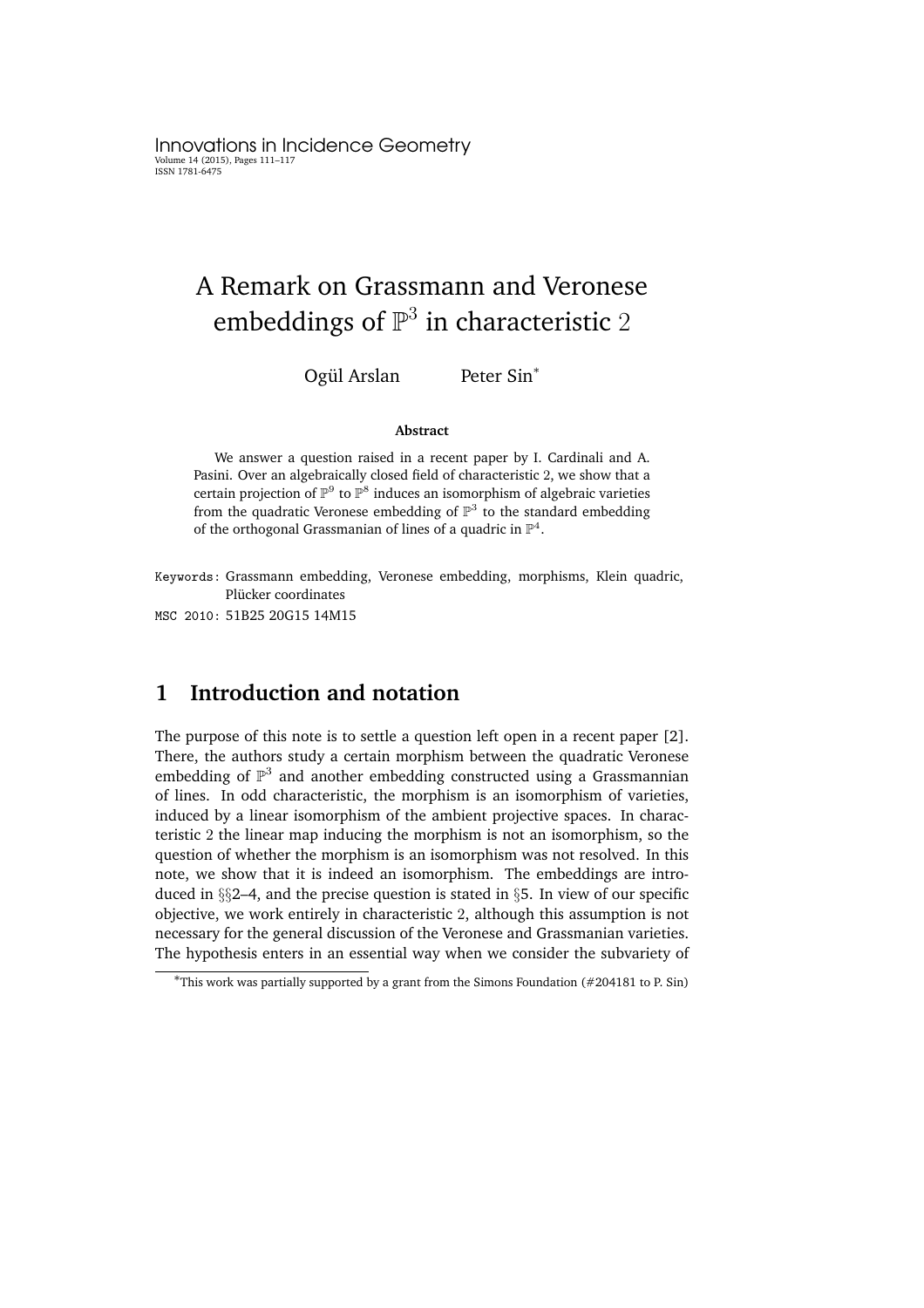the Grassmanian defined by isotropic lines of a quadratic form in §4. In [2] Cardinali and Pasini observe that in characteristic 2 only, this subvariety is contained in a hyperplane of the ambient projective space. Their question is directly related to this phenomenon.

In addition to [2], further background material can be found in the texts of Harris [3] and Borel [1]. Harris's book contains a detailed description of Grassmanian and Veronese varieties, and [1, §AG.11] treats the concepts of varieties and morphisms defined over a subfield of an algebraically closed field.

Let  $k$  be an algebraically closed field of characteristic 2. Let  $W$  be a 4-dimensional vector space over  $k$  carrying a nonsingular alternating bilinear form  $B(-, -)$ . Let  $e_0$ ,  $e_1$ ,  $e_2$ ,  $e_3$  be a symplectic basis of W, so that  $B(e_i, e_j) = \delta_{j,3-i}$ , and let  $x_0$ ,  $x_1$ ,  $x_2$ ,  $x_3$  be the corresponding symplectic coordinates.

## **2 The quadratic Veronese embedding**

Let  $\mathrm{Sym}_2(W)$  denote the subspace of symmetric tensors in  $W\otimes W.$  If we take the basis consisting of the vectors  $e_i \otimes e_i$  and  $e_i \otimes e_j + e_j \otimes e_i$ , then the *Veronese map*

$$
\text{ver}: \mathbb{P}(W) \to \mathbb{P}(\text{Sym}_2(W)), \quad \langle v \rangle \mapsto \langle v \otimes v \rangle,
$$
 (1)

is given in coordinates by

$$
(a_0: a_1: a_2: a_3) \mapsto (a_i a_j)_{i \leq j}.
$$
 (2)

We will use a slightly different basis, namely

$$
e_0 \otimes e_3 + e_3 \otimes e_0 + e_1 \otimes e_2 + e_2 \otimes e_1, \quad e_0 \otimes e_0, \quad e_0 \otimes e_1 + e_1 \otimes e_0,
$$
  
\n
$$
e_1 \otimes e_1, \quad e_0 \otimes e_3 + e_3 \otimes e_0, \quad e_0 \otimes e_2 + e_2 \otimes e_0, \quad e_2 \otimes e_2,
$$
  
\n
$$
e_1 \otimes e_3 + e_3 \otimes e_1, \quad e_2 \otimes e_3 + e_3 \otimes e_2, \quad e_3 \otimes e_3.
$$
 (3)

In these coordinates the map is given by

$$
(a_0: a_1: a_2: a_3) \mapsto
$$
  
\n
$$
(a_1a_2: a_0^2: a_0a_1: a_1^2: a_0a_3 - a_1a_2: a_0a_2: a_2^2: a_1a_3: a_2a_3: a_3^2).
$$
 (4)

The image  $V$  of the Veronese map is called the quadratic Veronese variety.

#### **3 The Klein quadric**

Take the basis  $e_i \wedge e_j$ ,  $i < j$ , for  $\wedge^2(W)$ , with coordinates  $p_{ij}$ . Each line  $\langle v, w \rangle$ of  $\mathbb{P}(W)$ , determines a point  $\langle v \wedge w \rangle$  of  $\mathbb{P}(\wedge^2(W))$ , so we get an embedding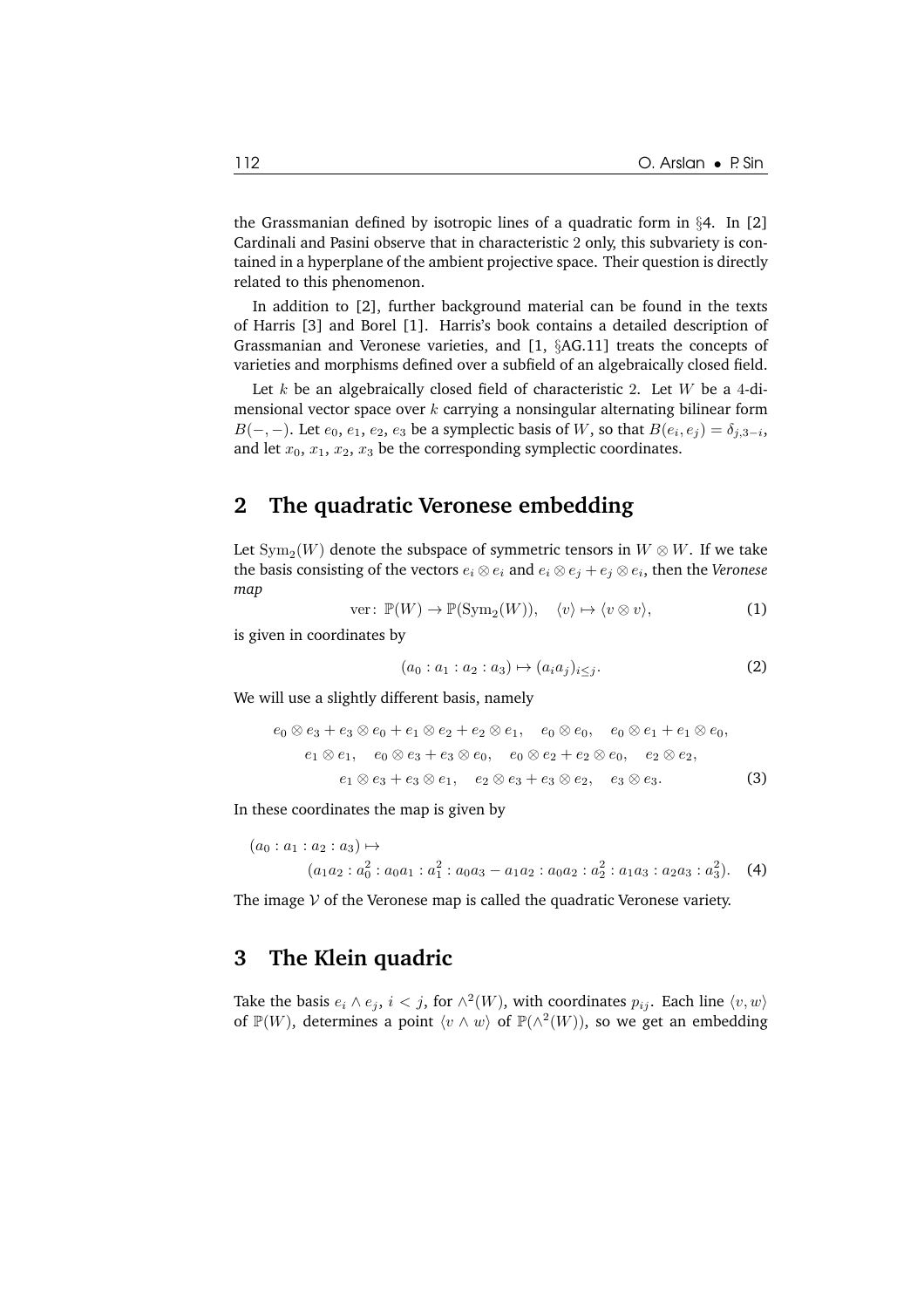{lines of  $\mathbb{P}(W)$ }  $\to \mathbb{P}(\wedge^2(W))$ . If  $v = (a_0 : a_1 : a_2 : a_3)$  and  $w = (b_0 : b_1 : b_2 : b_3)$ then the image of the line is the point with coordinates  $p_{ij} = a_i b_j - a_j b_i$ . The image of the set of all lines is the Klein quadric  $K$ , which is the set of points in  $\mathbb{P}(\wedge^2(W))$  satisfying the equation

$$
p_{01}p_{23} - p_{02}p_{13} + p_{03}p_{12} = 0.
$$

Let V be the 5-dimensional subspace of  $\wedge^2(W)$  defined by  $p_{03} + p_{12} = 0$ . In V we choose coordinates from the restrictions of the  $p_{ij}$  to V as follows:  $X_0 = p_{01}$ ,  $X_1 = p_{02}, X_2 = p_{03}, X_3 = p_{13}, X_4 = p_{23}.$ 

A line  $\langle v, w \rangle$  is totally isotropic with respect to B if and only if its image lies in the intersection of K with the image of V in  $\mathbb{P}(\wedge^2(W))$ , so the set of totally B-isotropic lines in  $\mathbb{P}(W)$  is mapped to the quadric Q in  $\mathbb{P}(V)$  defined by the quadratic form

$$
\chi := X_0 X_4 - X_1 X_3 - X_2^2. \tag{5}
$$

### **4** The Grassmann embedding of lines in  $\mathbb{P}(V)$

Under the Klein correspondence, we have seen that a totally isotropic line in  $\mathbb{P}(W)$ , defines a point of  $\mathbb{P}(V)$ . Also, given a point  $\langle v_0 \rangle$  of  $\mathbb{P}(W)$ , we may consider the set of isotropic lines through that point. We claim that the images of these lines form a line in  $\mathbb{P}(V)$ . To see this, extend  $v_0$  to a basis  $\{v_0, v_1, v_2, v_3\}$ of W such that  $v_0^{\perp}$  is spanned by  $\{v_0, v_1, v_2\}$ . Then it is easy to check that the line joining the two points  $\langle v_0 \wedge v_1 \rangle$  and  $\langle v_0 \wedge v_2 \rangle$  has as its points the images of the 2-dimensional isotropic subspaces of W containing  $v_0$ .

Hence we have a map from  $\mathbb{P}(W)$  to the set of lines in  $\mathbb{P}(V)$ .

If  $L = \langle A, B \rangle$  is a line in  $\mathbb{P}(V)$ , it defines a point  $\langle A \wedge B \rangle$  in  $\mathbb{P}(\wedge^2(V)) \cong \mathbb{P}^9$ and we have an embedding

$$
\text{gr}: \, \mathbb{P}(W) \to \mathbb{P}(\wedge^2(V)).\tag{6}
$$

Suppose L lies in Q. If  $A = (A_0 : A_1 : A_2 : A_3 : A_4)$  and  $B = (B_0 : B_1 : B_2 : A_4)$  $B_3$ :  $B_4$ ) then

$$
A_0B_4 + A_4B_0 + A_1B_3 + A_3B_1 = 0,\t\t(7)
$$

since this is the symmetric bilinear form associated with the quadratic form  $\chi$ defining  $Q$ . Here, we have used the assumption of characteristic 2, and, as will become clear, it is the special form of (7) that makes characteristic 2 exceptional.

We take coordinates  $q_{ij}$ ,  $(0 \leq i < j \leq 4)$  on  $\wedge^2(V)$  induced by our coordinates  $X_i$  on V. Then if L lies in Q, the point  $gr(L) = \langle A \wedge B \rangle$  lies in the image of the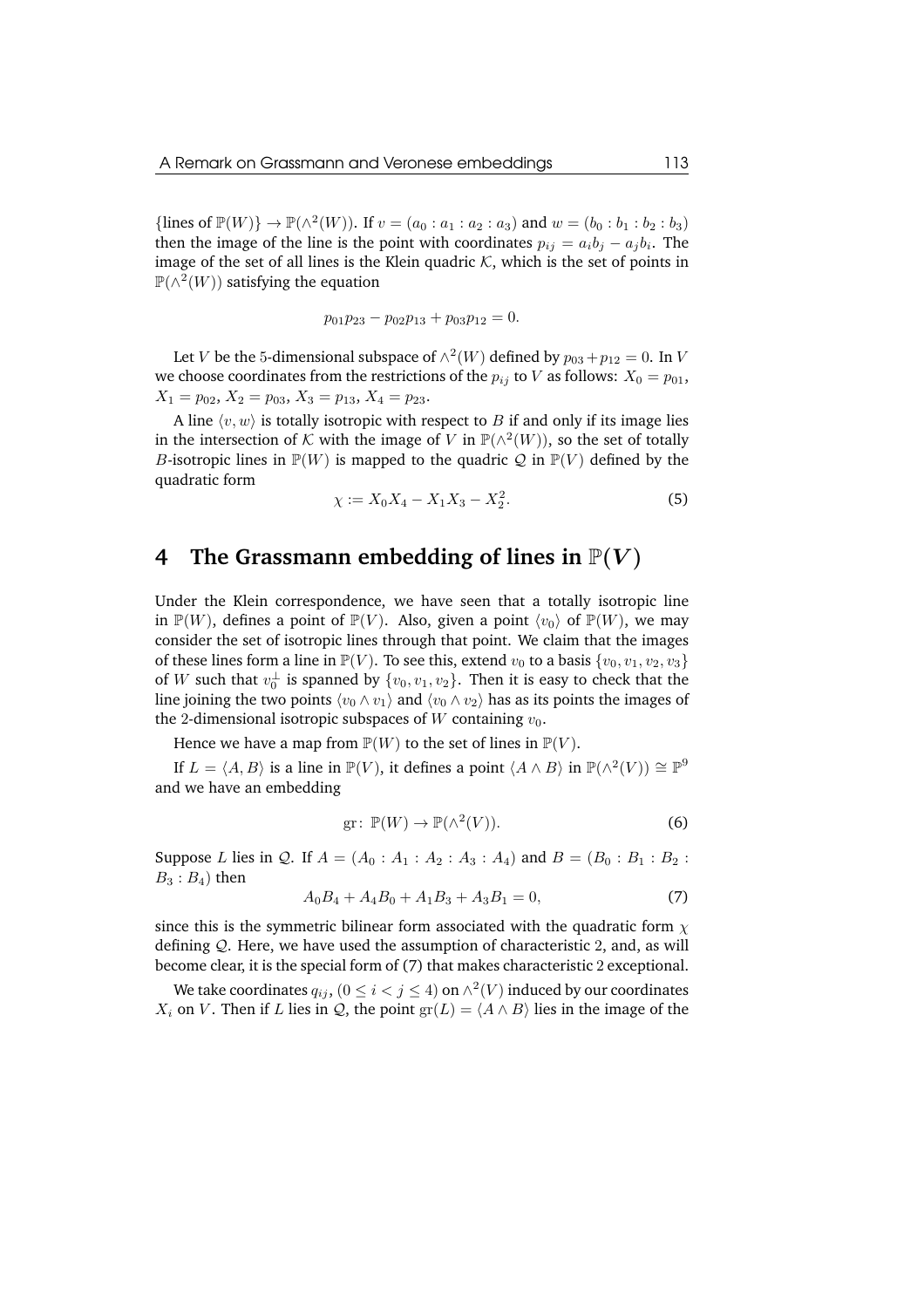hyperplane H of  $\wedge^2(V)$  defined by the equation  $q_{04} + q_{13} = 0$ , by (7). On H we take the same coordinates, but omit the  $q_{13}$  coordinate.

Let  $\mathcal{G} \subseteq \mathbb{P}(\wedge^2(V))$  denote the set of images in  $\mathbb{P}(\wedge^2(V))$  of all lines in  $\mathbb{P}(V)$ and let  $\mathcal{G}_{\chi} \subset \mathbb{P}(H)$  denote the set of images in  $\mathbb{P}(H)$  of all lines in  $\mathcal{Q}$ .

# **5** Isomorphism of the varieties  $V$  and  $G_Y$

Let  $T = \langle e_0{\otimes} e_3+e_3{\otimes} e_0+e_1{\otimes} e_2+e_2{\otimes} e_1 \rangle \subseteq \mathrm{Sym}_2(W).$  The space of  $\mathrm{Sp}(W)$ -fixed points in  $W \otimes W$  is one-dimensional, by the simplicity of W, and it is easy to check that this space equals T. In [2] it is shown that there is a  $k \text{Sp}(W)$ -module map  $\tilde{\pi}$ : Sym<sub>2</sub>(W)  $\to \wedge^2(V)$  whose kernel is T and whose image is H. (The existence and uniqueness of  $\tilde{\pi}$  follow from fact that  $\mathrm{Sym}_2(W)$  is isomorphic to a Weyl module whose highest weight appears also as the highest weight in  $\wedge^2(V)$ , with multiplicity one.) If we take coordinates on  $\mathbb{P}(\mathrm{Sym}_2(W)) \cong \mathbb{P}^9$  with respect to the basis (3) above, and coordinates on  $\mathbb{P}(H) \cong \mathbb{P}^8$  as described in the last section, the induced map  $\pi$ :  $\mathbb{P}(\text{Sym}_2(W)) \to \mathbb{P}(H)$  is simply projection relative to the first coordinate position.

In [2], it is shown that  $\pi_{|V}$  defines a bijection from V to  $\mathcal{G}_X$ , but the question of whether the map is an isomorphism of algebraic varieties is left open. (See [2, p. 102].) We shall prove that the map is indeed an isomorphism, by explicitly defining the inverse morphism.

We have defined the sets  $\mathcal{V}\subseteq \mathbb{P}(\mathrm{Sym}_2(W))\cong \mathbb{P}^9$  and  $\mathcal{G}_\chi\subseteq \mathbb{P}(H)\cong \mathbb{P}^8.$  Both V and  $G_y$  are projective varieties, and they are defined over  $\mathbb{F}_2$ .

The coordinates with respect to our basis (3) of the image in  $V$  of the point  $p = (a_0 : a_1 : a_2 : a_3) \in \mathbb{P}(W)$  is given in (4).

Let us now compute the image of the point  $p$  under the Grassman embedding gr above. Using the same notation, we take  $p = \langle v_0 \rangle$ , with  $v_0 = (a_0, a_1, a_2, a_3)$ ,  $v_1 = (b_0, b_1, b_2, b_3), v_2 = (c_0, c_1, c_2, c_3)$  and  $v_3 = (d_0, d_1, d_2, d_3)$  forming a symplectic basis. Then the points  $\langle v_0 \wedge v_1 \rangle$  and  $\langle v_0 \wedge v_2 \rangle$  of  $\mathbb{P}(V)$  have  $(X_0 : X_1 :$  $X_2 : X_3 : X_4$ -coordinates

$$
(a_0b_1 - a_1b_0 : a_0b_2 - a_2b_0 : a_0b_3 - a_3b_0 : a_1b_3 - a_3b_1 : a_2b_3 - a_3b_2)
$$
 and  

$$
(a_0c_1 - a_1c_0 : a_0c_2 - a_2c_0 : a_0c_3 - a_3c_0 : a_1c_3 - a_3c_1 : a_2c_3 - a_3c_2),
$$

respectively.

Next we consider the line joining these two points as a point of  $\mathbb{P}(\wedge^2(V))$ with Plücker coordinates  $q_{ij}$ ,  $0 \le i < j \le 4$  induced by the coordinates  $X_i$  of V.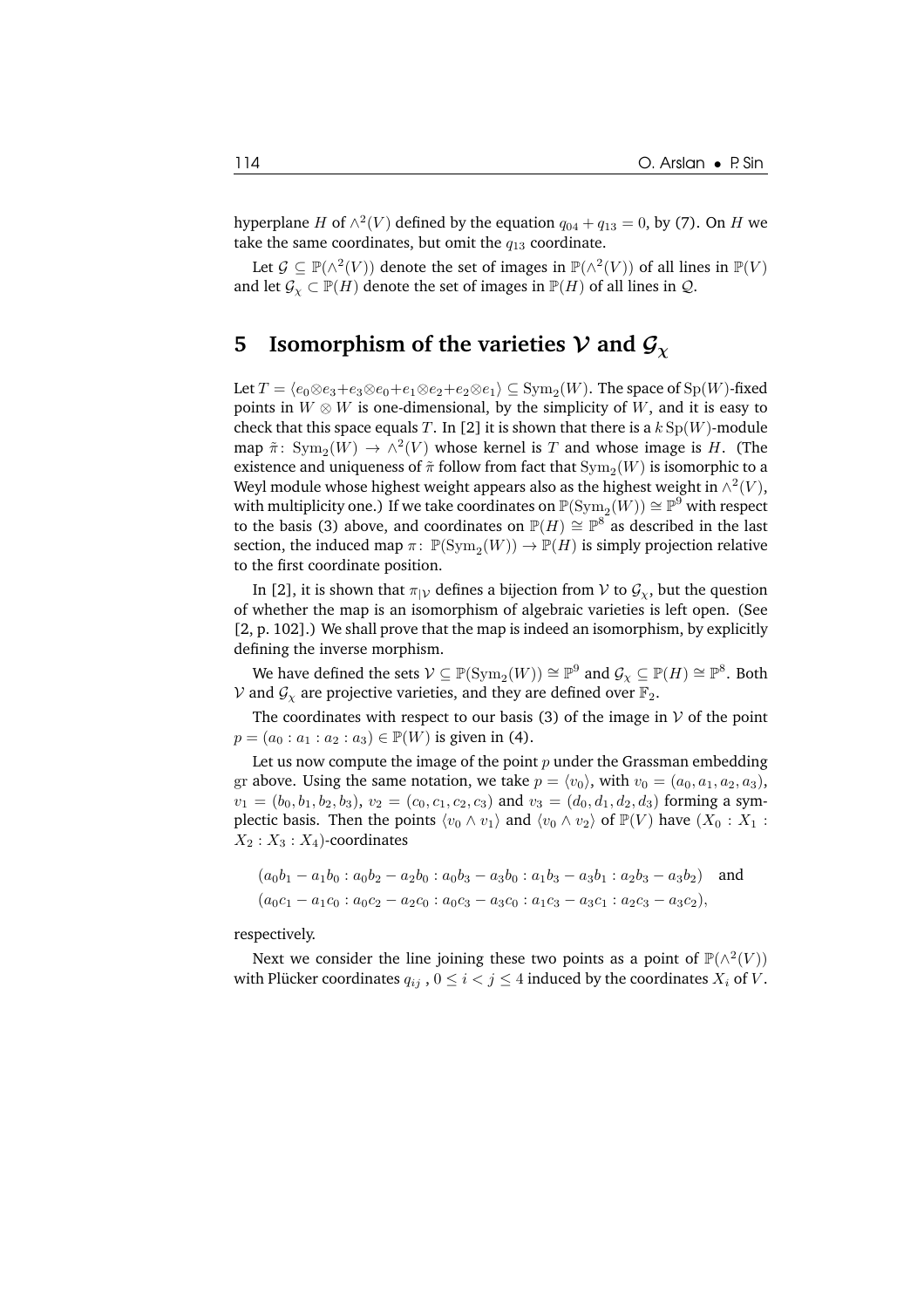#### The  $q_{0,1}$ -coordinate of this line is therefore

$$
(a_0b_1 - a_1b_0)(a_0c_2 - a_2c_0) - (a_0b_2 - a_2b_0)(a_0c_1 - a_1c_0)
$$
  

$$
= a_0^2b_1c_2 - a_0a_2b_1c_0 - a_0a_1b_0c_2 + a_1a_2b_0c_0
$$
  

$$
- a_0^2b_2c_1 + a_0a_1b_2c_0 + a_0a_2b_0c_1 - a_1a_2b_0c_0
$$
  

$$
= a_0 \begin{vmatrix} a_0 & a_1 & a_2 \\ b_0 & b_1 & b_2 \\ c_0 & c_1 & c_2 \end{vmatrix}.
$$
 (8)

The  $q_{0,4}$ -coordinate of this line is

$$
(a_0b_1 - a_1b_0)(a_2c_3 - a_3c_2) - (a_2b_3 - a_3b_2)(a_0c_1 - a_1c_0)
$$
  
=  $a_0a_2b_1c_3 - a_0a_2b_3c_1 + a_0a_3b_2c_1 - a_0a_3b_1c_2 + a_0a_1b_2c_3 - a_0a_1b_3c_2$   
 $- a_1a_2b_0c_3 + a_1a_2b_3c_0 - a_1a_3b_2c_0 + a_1a_3b_0c_2 - a_1a_0b_3c_2 + a_1a_0b_2c_3$   
=  $a_0\begin{vmatrix} a_1 & a_2 & a_3 \ b_1 & b_2 & b_3 \ c_1 & c_2 & c_3 \end{vmatrix} + a_1\begin{vmatrix} a_0 & a_2 & a_3 \ b_0 & b_2 & b_3 \ c_0 & c_2 & c_3 \end{vmatrix}$ . (9)

One can find similar expressions for all of the  $q_{i,j}$ -coordinates.

Now consider the vector  $v_0 \wedge v_1 \wedge v_2 \in \wedge^3(W)$ . It defines an element  $f \in W^*$ by

$$
v_0 \wedge v_1 \wedge v_2 \wedge w = f(w)e_0 \wedge e_1 \wedge e_2 \wedge e_3,
$$

where the  $e_i$  are our standard symplectic basis. In coordinates, if  $w = (r_0, r_1, r_2, r_3)$ , we have

$$
f(w) = \begin{vmatrix} a_0 & a_1 & a_2 & a_3 \\ b_0 & b_1 & b_2 & b_3 \\ c_0 & c_1 & c_2 & c_3 \\ r_0 & r_1 & r_2 & r_3 \end{vmatrix} = r_0 \Delta_{123} + r_1 \Delta_{023} + r_2 \Delta_{013} + r_3 \Delta_{012}
$$

where

$$
\Delta_{ijk} = \begin{vmatrix} a_i & a_j & a_k \\ b_i & b_j & b_k \\ c_i & c_j & c_k \end{vmatrix}.
$$

So in the basis  $x_0, x_1, x_2, x_3$  of  $W^*$ , we have

$$
f = \Delta_{123}x_0 + \Delta_{023}x_1 + \Delta_{013}x_2 + \Delta_{012}x_3.
$$

We have  $f(v_0) = f(v_1) = f(v_2) = 0$  and since the  $v_i$  also form a symplectic basis, we have  $f(v_3) = 1$ . So  $f(w) = B(w, v_0)$ , which implies that  $f = a_3x_0 +$  $a_2x_1 + a_1x_2 + a_0x_3$ . Hence we conclude that  $\Delta_{012} = a_0$ ,  $\Delta_{013} = a_1$ ,  $\Delta_{023} = a_2$ ,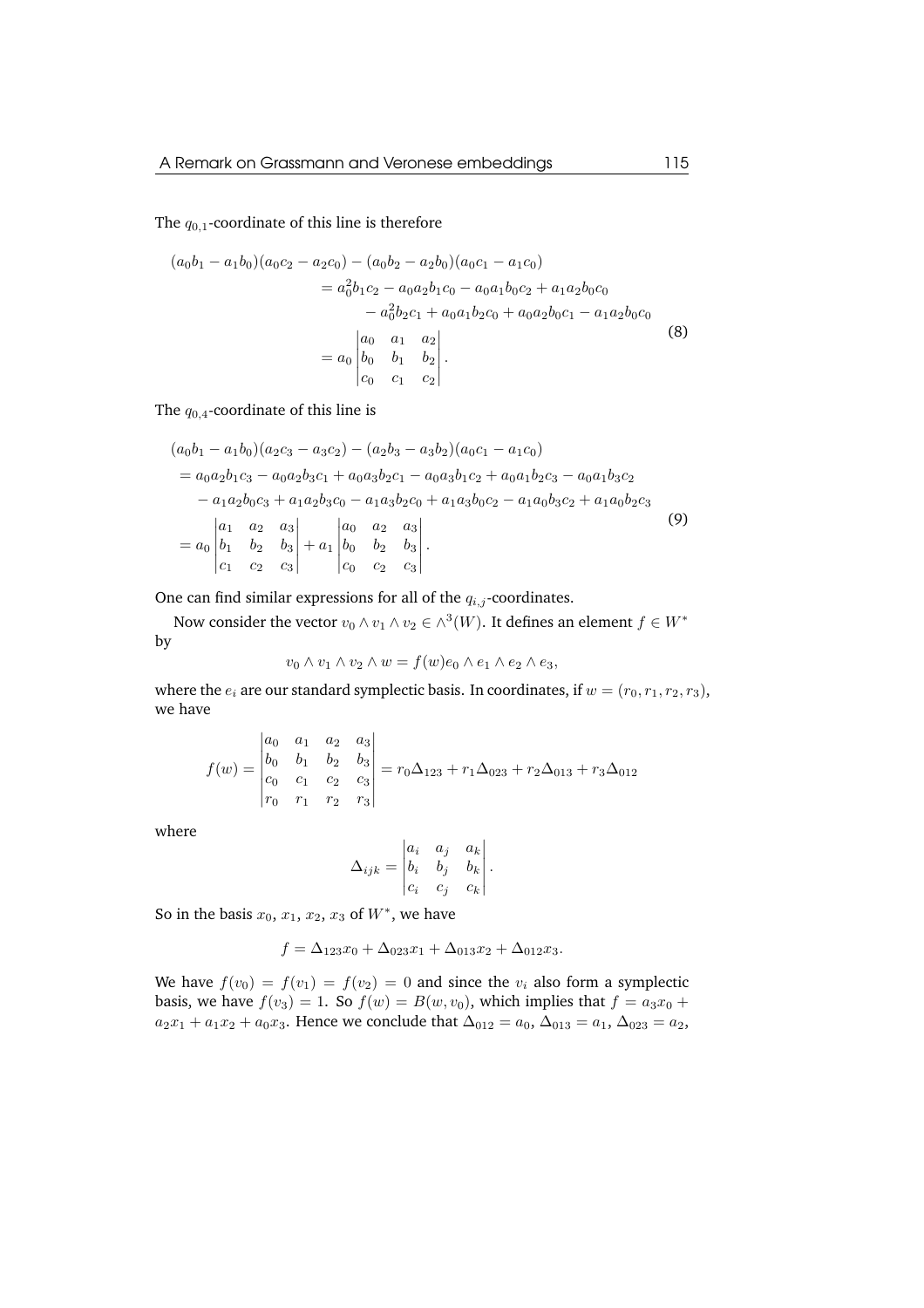and  $\Delta_{123} = a_3$ . Thus, the  $q_{0,1}$  and  $q_{0,4}$ -coordinates of the line in question are  $a_0^2$  and  $a_0a_3 + a_1a_2$  respectively (when viewed as a point in either  $\mathbb{P}(\wedge^2(V))$  or  $\mathbb{P}(H)$ ).

By similar computations, we find that the image in  $\mathcal{G}_{\chi} \subset \mathbb{P}(H)$  of  $p \in \mathbb{P}(W)$ under the map gr has coordinates

$$
(a_0^2 : a_0 a_1 : a_1^2 : a_0 a_3 + a_1 a_2 : a_0 a_2 : a_2^2 : a_1 a_3 : a_2 a_3 : a_3^2). \tag{10}
$$

From (4) and (10) we see that  $\pi$  maps  $\mathcal V$  bijectively to  $\mathcal G_\chi$ .

We will now construct the inverse morphism to  $\pi_{|V}$ . We denote the coordinates of H by  $Z_i$ ,  $i = 1, ..., 9$ , and set  $\tilde{U}_i = \{h \in \mathbb{P}(H) : Z_i(h) \neq 0\}$  and  $U_i = \tilde{U}_i \cap \mathcal{G}_{\chi}.$ 

Then from (10) we see that

$$
\mathcal{G}_{\chi} = U_1 \cup U_3 \cup U_6 \cup U_9,
$$

since  $a_0$ ,  $a_1$ ,  $a_2$  and  $a_3$  cannot be simultaneously zero.

We will define morphisms  $\phi_i \colon \tilde{U}_i \to \mathbb{P}(\mathrm{Sym}_2(W))$  for  $i \in \{1, 3, 6, 9\}$  with the properties that

- (i)  $\phi_{i|U_i}$  maps into  $V$ ;
- (ii)  $\phi_{i|U_i}$  and  $\phi_{j|U_j}$  agree on  $U_i \cap U_j$ ;
- (iii)  $\pi_{|V} \circ \phi_{i|U_i}$  is the identity map of  $U_i$ ;
- (iv)  $\phi_{i|U_i} \circ \pi_{|{\mathcal V}}$  is the identity map of  $\pi_{|{\mathcal V}}^{-1}(U_i)$ .

These properties mean that the morphisms  $\phi_{i|U_i}$  constitute an inverse isomorphism  $\phi$  to  $\pi_{|\mathcal{V}}$ .

On  $\tilde{U}_1$ , we take local affine coordinates  $Z_j/Z_1$ ,  $j = 2,..., 9$ , and define for  $t = (1 : t_2 : t_3 : t_4 : t_5 : t_6 : t_7 : t_8 : t_9) \in \tilde{U}_1$ 

$$
\phi_1(t) = (t_2 t_5 : 1 : t_2 : t_3 : t_4 : t_5 : t_6 : t_7 : t_8 : t_9) \in \mathbb{P}(\text{Sym}_2(W)).
$$
 (11)

On  $\tilde{U}_3$ , we take local affine coordinates  $Z_j/Z_3$ ,  $1 \leq j \leq 9$ ,  $j \neq 3$ , and define for  $t=(t_1:t_2:1:t_4:t_5:t_6:t_7:t_8:t_9)\in \tilde{U}_3$ 

$$
\phi_3(t) = (t_4 + t_2 t_7 : t_1 : t_2 : 1 : t_4 : t_5 : t_6 : t_7 : t_8 : t_9) \in \mathbb{P}(\text{Sym}_2(W)).
$$
 (12)

On  $\tilde{U}_6$ , we take local affine coordinates  $Z_j/Z_6$ ,  $1\leq j\leq 9,$   $j\neq 6,$  and define for  $t = (t_1:t_2:t_3:t_4:t_5:1:t_7:t_8:t_9) \in \tilde{U}_6$ 

$$
\phi_6(t) = (t_4 + t_5t_8 : t_1 : t_2 : t_3 : t_4 : t_5 : 1 : t_7 : t_8 : t_9) \in \mathbb{P}(\text{Sym}_2(W)).
$$
 (13)

On  $\tilde{U}_9$ , we take local affine coordinates  $Z_j/Z_9$ ,  $1 \leq j \leq 8$ , and define for  $t=$  $(t_1 : t_2 : t_3 : t_4 : t_5 : t_6 : t_7 : t_8 : 1) \in \tilde{U}_9$ 

$$
\phi_9(t) = (t_7t_8 : t_1 : t_2 : t_3 : t_4 : t_5 : t_6 : t_7 : t_8 : 1) \in \mathbb{P}(\text{Sym}_2(W)).
$$
 (14)